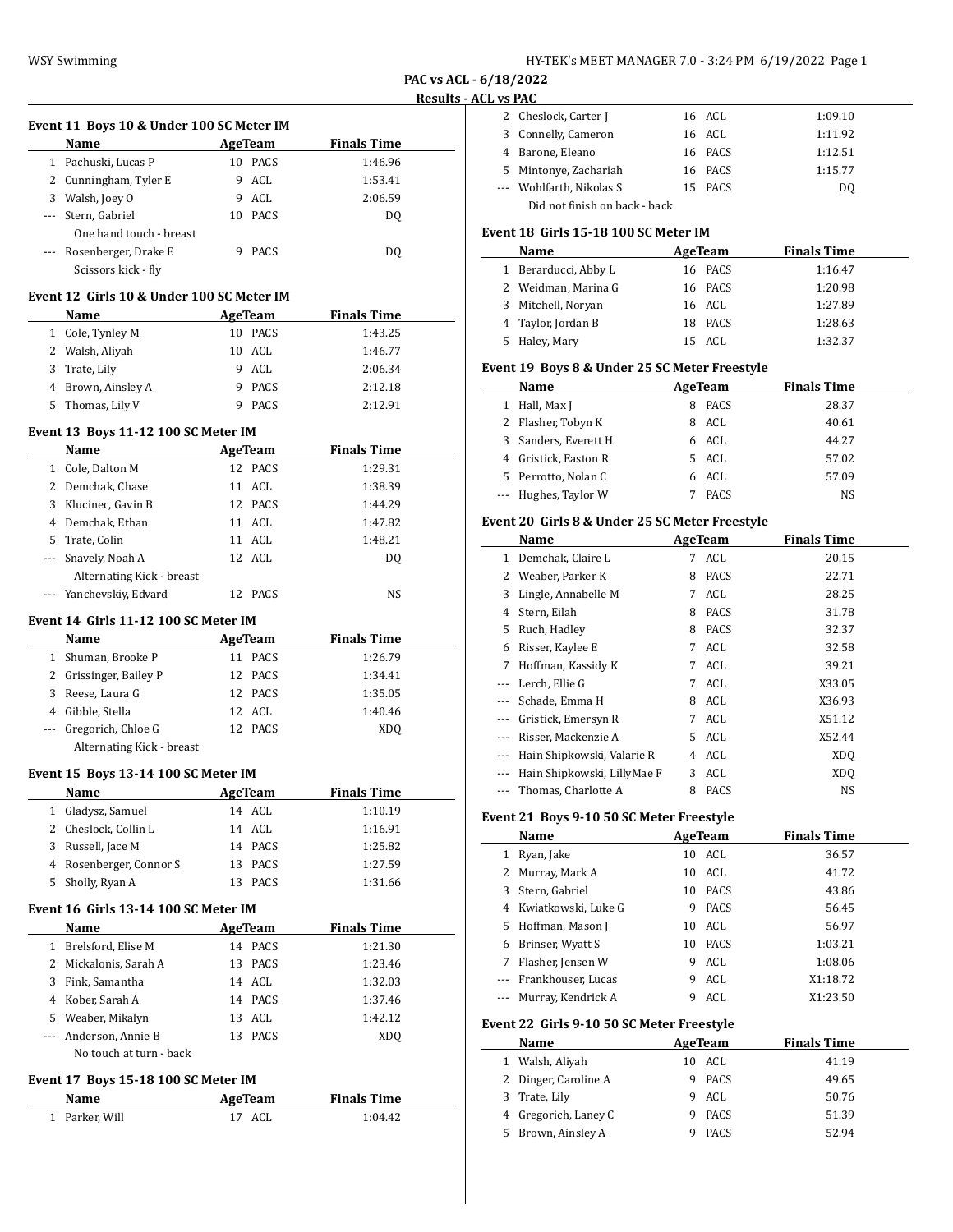| HY-TEK's MEET MANAGER 7.0 - 3:24 PM 6/19/2022 Page 2 |  |  |  |
|------------------------------------------------------|--|--|--|
|------------------------------------------------------|--|--|--|

**PAC vs ACL - 6/18/2022 Results - AC** 

| (Event 22 Girls 9-10 50 SC Meter Freestyle) |                                     |    |                |                    |  |
|---------------------------------------------|-------------------------------------|----|----------------|--------------------|--|
|                                             | Name                                |    | <b>AgeTeam</b> | <b>Finals Time</b> |  |
| 6                                           | Mattern, Arianna                    | 9  | ACL            | 56.98              |  |
| 7                                           | Bost, Mary                          | 9  | <b>PACS</b>    | 57.57              |  |
| $---$                                       | Miller, Parker                      | 10 | <b>PACS</b>    | X58.20             |  |
| $---$                                       | Casey, Amelia S                     | 10 | <b>PACS</b>    | X1:04.39           |  |
| ---                                         | Callahan, Keira G                   | 9  | ACL            | X1:13.76           |  |
| $---$                                       | Galusha, Sage V                     | 9  | ACL            | X1:15.80           |  |
| ---                                         | Callahan, Evelyn F                  | 9  | ACL            | X1:18.03           |  |
| $\cdots$                                    | Perrotto, Rowan E                   | 9  | ACL            | X1:18.80           |  |
|                                             | Sanders, Kennedy R                  | 9  | ACL            | DQ                 |  |
|                                             | No touch on turn                    |    |                |                    |  |
|                                             | Hoffman, Aubrey S                   | 9  | ACL            | XDO                |  |
|                                             | Walking on or springing from bottom |    |                |                    |  |
| Event 23 Boys 11-12 50 SC Meter Freestyle   |                                     |    |                |                    |  |
|                                             | Name                                |    | <b>AgeTeam</b> | <b>Finals Time</b> |  |
| 1                                           | Demchak, Chase                      |    | 11 ACL         | 38.82              |  |
| 2                                           | Casey, Daniel P                     | 11 | <b>PACS</b>    | 38.90              |  |
|                                             |                                     |    |                |                    |  |

| 3 Taylor, Miles B     | 11 PACS | 42.71  |
|-----------------------|---------|--------|
| 4 Siegrist, Noah      | 11 ACL  | 42.90  |
| 5 Cass, Mason D       | 11 PACS | 42.97  |
| 6 Demchak, Ethan      | 11 ACL  | 43.71  |
| 7 Sanders, Grady D    | 11 ACL  | 46.81  |
| --- Cuthie, Dominic R | 11 ACL  | X46.77 |
| --- McAteer, Daniel B | 12 ACL  | X46.82 |

## **Event 24 Girls 11-12 50 SC Meter Freestyle**

| Name                    | AgeTeam | <b>Finals Time</b> |
|-------------------------|---------|--------------------|
| 1 Gephart, Leah M       | 12 PACS | 38.68              |
| 2 Shellenberger, Mary E | 11 PACS | 40.71              |
| 3 Cunningham, Taylor E  | 11 ACL  | 41.22              |
| 4 Herbein, Layla A      | 12 ACL  | 46.18              |
| 5 Gregorich, Chloe G    | 12 PACS | 47.87              |

## **Event 25 Boys 13-14 50 SC Meter Freestyle**

| <b>Name</b>          |    | AgeTeam | <b>Finals Time</b> |
|----------------------|----|---------|--------------------|
| 1 Trate, Danny       |    | 14 ACL  | 30.51              |
| 2 Cheslock, Collin L |    | 14 ACL  | 31.42              |
| 3 Sholly, Ryan A     |    | 13 PACS | 35.69              |
| 4 Mattern, Vincent   |    | 13 ACL  | 39.61              |
| 5 Hawley, Jhayce T   |    | 14 PACS | 39.70              |
| 6 Alexander, Drew E  | 13 | PACS    | 45.06              |

# **Event 26 Girls 13-14 50 SC Meter Freestyle**

|              | Name                   | AgeTeam |             | <b>Finals Time</b> |  |
|--------------|------------------------|---------|-------------|--------------------|--|
| $\mathbf{1}$ | Brelsford, Elise M     | 14      | PACS        | 31.51              |  |
|              | 2 Hafey, Nia A         |         | 13 ACL      | 35.16              |  |
|              | 3 Anderson, Annie B    |         | 13 PACS     | 38.43              |  |
|              | 4 Herbein, Kayli D     |         | 14 ACL      | 42.35              |  |
|              | 5 Cuthie, Nora G       |         | 14 ACL      | 46.98              |  |
|              | --- Wohlfarth, Kara R  | 13      | <b>PACS</b> | <b>NS</b>          |  |
|              | --- Cuthie, Margaret E | 14      | ACL         | NS                 |  |

# **Event 27 Boys 15-18 50 SC Meter Freestyle**

| <b>Name</b>          | AgeTeam | <b>Finals Time</b> |
|----------------------|---------|--------------------|
| 1 Cheslock, Carter J | 16 ACL  | 26.65              |
| 2 Rudy, Jacob        | 17 ACL  | 27.36              |
| 3 Barone, Eleano     | 16 PACS | 28.16              |
| 4 Lowen, Brian       | 17 ACL  | 28.34              |

| <b>CL vs PAC</b> |                                                 |    |                |                    |  |
|------------------|-------------------------------------------------|----|----------------|--------------------|--|
|                  | 5 Long, Gavin                                   |    | 15 ACL         | 33.44              |  |
|                  | 6 Miller, Brody G                               |    | 16 PACS        | 34.91              |  |
| 7                | Bost, Jackson                                   |    | 15 PACS        | 37.26              |  |
|                  | Event 28 Girls 15-18 50 SC Meter Freestyle      |    |                |                    |  |
|                  | Name                                            |    | <b>AgeTeam</b> | <b>Finals Time</b> |  |
| 1                | Mitchell, Noryan                                |    | 16 ACL         | 32.46              |  |
|                  | 2 Brown, Colbey                                 | 15 | ACL            | 32.84              |  |
| 3                | Hoerner, Maddy A                                |    | 18 PACS        | 33.91              |  |
|                  | 4 Epoca, Kelsey                                 | 17 | PACS           | 34.90              |  |
| ---              | Weidman, Marina G                               |    | 16 PACS        | NS                 |  |
|                  | Event 29 Boys 8 & Under 25 SC Meter Backstroke  |    |                |                    |  |
|                  | Name                                            |    | AgeTeam        | <b>Finals Time</b> |  |
| 1                | Hall, Max J                                     | 8  | <b>PACS</b>    | 32.82              |  |
| 2                | Flasher, Tobyn K                                | 8  | ACL            | 47.77              |  |
| 3                | Gristick, Easton R                              | 5. | ACL            | 53.27              |  |
| ---              | Perrotto, Nolan C                               |    | 6 ACL          | DQ                 |  |
|                  | Did not finish on back                          |    |                |                    |  |
|                  | Sanders, Everett H                              |    | 6 ACL          | DQ                 |  |
|                  | Shoulders past vertical toward breast           |    |                |                    |  |
|                  | Hughes, Taylor W                                |    | 7 PACS         | NS                 |  |
|                  | Event 30 Girls 8 & Under 25 SC Meter Backstroke |    |                |                    |  |
|                  | Name                                            |    | <b>AgeTeam</b> | <b>Finals Time</b> |  |
| 1                | Stern, Eilah                                    | 8  | <b>PACS</b>    | 41.45              |  |
|                  | 2 Lingle, Annabelle M                           | 7  | ACL            | 43.82              |  |
|                  | 3 Lerch, Ellie G                                | 7  | ACL            | 46.28              |  |
| 4                | Risser, Kaylee E                                | 7  | ACL            | 53.40              |  |
| 5                | Gristick, Emersyn R                             | 7  | ACL            | 1:09.38            |  |
| ---              | Schade, Emma H                                  |    | 8 ACL          | X48.40             |  |
| ---              | Hoffman, Kassidy K                              |    | 7 ACL          | X52.27             |  |
| ---              | Risser, Mackenzie A                             |    | 5 ACL          | X1:25.40           |  |
| $---$            | Hain Shipkowski, Valarie R                      |    | 4 ACL          | XD <sub>0</sub>    |  |
|                  | Thomas, Charlotte A                             | 8  | PACS           | DQ                 |  |
|                  | Did not finish                                  |    |                |                    |  |

--- Ruch, Hadley 8 PACS DQ Did not finish on back

 $\overline{a}$ 

# **Event 31 Boys 9-10 50 SC Meter Backstroke**

|   | Name                 |    | AgeTeam     | <b>Finals Time</b> |
|---|----------------------|----|-------------|--------------------|
| 1 | Ryan, Jake           |    | 10 ACL      | 48.35              |
| 2 | Murray, Mark A       |    | 10 ACL      | 53.93              |
| 3 | Grissinger, Jasper A | 9  | PACS        | 1:03.95            |
| 4 | Rosenberger, Drake E | 9  | <b>PACS</b> | 1:05.34            |
| 5 | Hoffman, Mason J     | 10 | ACL         | 1:15.32            |
| 6 | Brinser, Wyatt S     | 10 | PACS        | 1:15.79            |
| 7 | Kwiatkowski, Luke G  | 9  | <b>PACS</b> | 1:33.29            |
| 8 | Murray, Kendrick A   | 9  | ACL         | 1:49.35            |
|   | Flasher, Jensen W    | 9  | ACL         | X1:11.65           |
|   | Frankhouser, Lucas   | 9  | ACL         | X1:33.91           |
|   | Hall, West L         | 10 | <b>PACS</b> | XD <sub>O</sub>    |
|   | Not on back off wall |    |             |                    |

--- Hain Shipkowski, LillyMae F 3 ACL XDQ

# **Event 32 Girls 9-10 50 SC Meter Backstroke**

| Name               | AgeTeam | <b>Finals Time</b> |
|--------------------|---------|--------------------|
| 1 Winters, Ellie G | 10 ACL  | 44.78              |
| 2 Walsh, Aliyah    | 10 ACL  | 52.07              |
| 3 Thomas, Lily V   | 9 PACS  | 56.22              |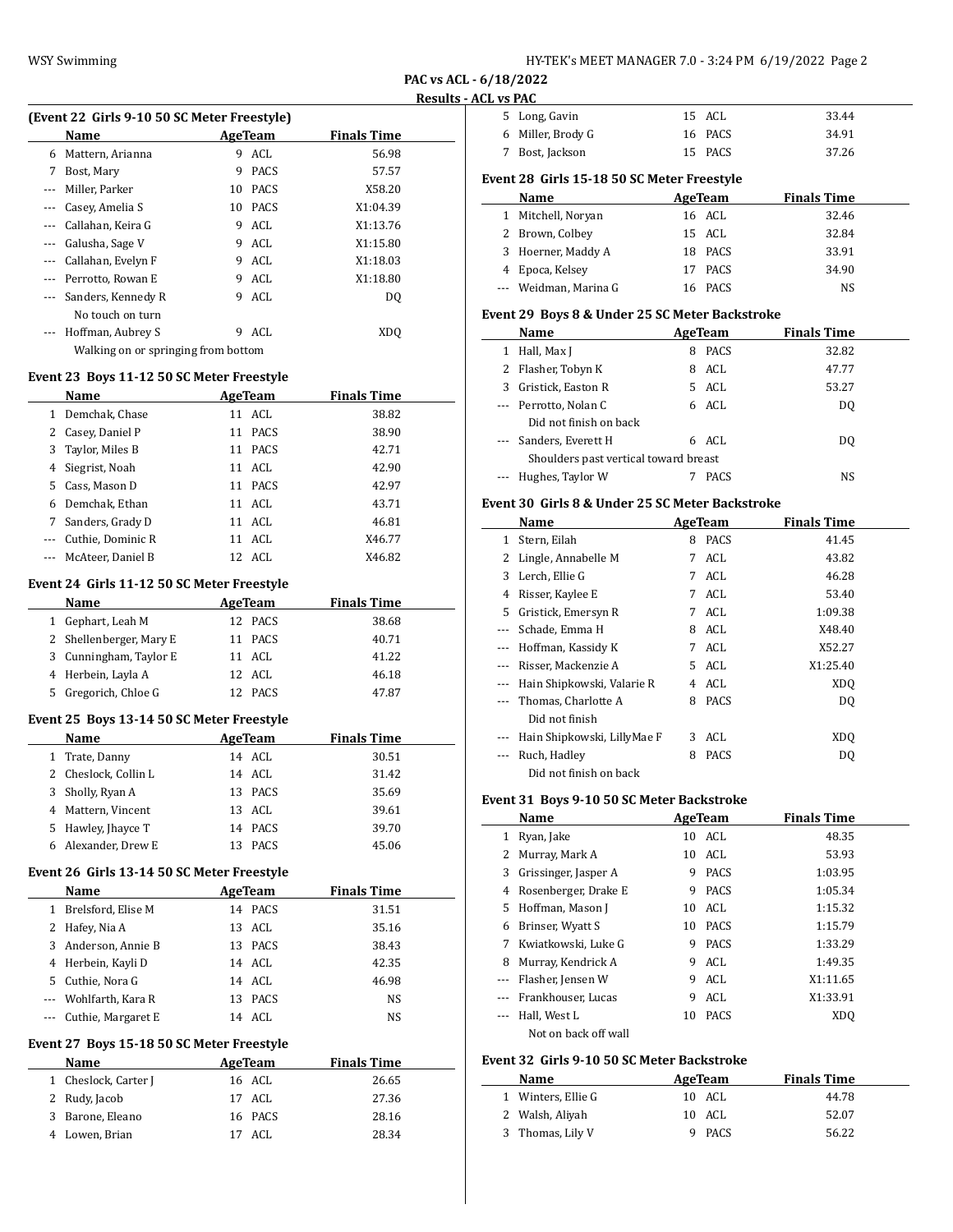**PAC vs ACL - 6/18/2022**

## **Results - ACL vs PAC**

|              | (Event 32 Girls 9-10 50 SC Meter Backstroke) |    |             |                    |  |  |
|--------------|----------------------------------------------|----|-------------|--------------------|--|--|
|              | Name<br>AgeTeam                              |    |             | <b>Finals Time</b> |  |  |
| 4            | Dinger, Caroline A                           | 9  | <b>PACS</b> | 1:00.80            |  |  |
| 5            | Bost, Mary                                   | 9  | <b>PACS</b> | 1:02.18            |  |  |
| 6            | Gregorich, Laney C                           | 9  | <b>PACS</b> | 1:05.32            |  |  |
| 7            | Callahan, Keira G                            | 9  | ACL         | 1:19.10            |  |  |
| 8            | Sanders, Kennedy R                           | 9  | ACL         | 1:49.00            |  |  |
| $---$        | Hoffman, Aubrey S                            | 9  | ACL         | X1:06.73           |  |  |
| $---$        | Miller, Parker                               | 10 | <b>PACS</b> | X1:09.60           |  |  |
| $---$        | Casey, Amelia S                              | 10 | <b>PACS</b> | X1:10.32           |  |  |
|              | Galusha, Sage V                              | 9  | ACL         | X1:23.58           |  |  |
|              | Callahan, Evelyn F                           | 9  | ACL         | X1:28.43           |  |  |
|              | Perrotto, Rowan E                            | 9  | ACL         | XD <sub>O</sub>    |  |  |
|              | Did not finish on back                       |    |             |                    |  |  |
|              | Event 33 Boys 11-12 50 SC Meter Backstroke   |    |             |                    |  |  |
|              | Name                                         |    | AgeTeam     | <b>Finals Time</b> |  |  |
| $\mathbf{1}$ | Rosenberger, Ethan A                         |    | 11 PACS     | 46.75              |  |  |
|              |                                              |    |             |                    |  |  |

| 2 Taylor, Miles B     |             | 47.60                                                                                                                                                  |
|-----------------------|-------------|--------------------------------------------------------------------------------------------------------------------------------------------------------|
| Demchak, Chase        |             | 47.63                                                                                                                                                  |
| Siegrist, Noah        |             | 53.82                                                                                                                                                  |
| *4 Weaber, Zachary    |             | 53.82                                                                                                                                                  |
| 6 McNaull, Parker J   |             | 56.17                                                                                                                                                  |
| 7 Sanders, Grady D    |             | 1:00.95                                                                                                                                                |
| --- Casey, Daniel P   |             | X55.04                                                                                                                                                 |
| --- Cass, Mason D     |             | X58.29                                                                                                                                                 |
| --- McAteer, Daniel B |             | X1:08.75                                                                                                                                               |
| --- Cuthie, Dominic R |             | XD <sub>O</sub>                                                                                                                                        |
|                       |             |                                                                                                                                                        |
| Yanchevskiy, Edvard   | <b>PACS</b> | NS                                                                                                                                                     |
|                       |             | 11 PACS<br>11 ACL<br>11 ACL<br>11 ACL<br>11 PACS<br>11 ACL<br>11 PACS<br>11 PACS<br>12 ACL<br>$11$ ACL<br>Multiple strokes past vertical at turn<br>12 |

#### **Event 34 Girls 11-12 50 SC Meter Backstroke**

| Name                    |    | AgeTeam     | <b>Finals Time</b> |
|-------------------------|----|-------------|--------------------|
| 1 Shuman, Brooke P      | 11 | <b>PACS</b> | 39.90              |
| 2 Gibble, Stella        |    | 12 ACL      | 48.75              |
| 3 Weidman, Jazlyn F     | 11 | <b>PACS</b> | 51.24              |
| 4 Shellenberger, Mary E |    | 11 PACS     | 54.24              |
| 5 Herbein, Layla A      |    | $12$ ACL    | 56.33              |
| 6 Gregorich, Chloe G    |    | 12 PACS     | 59.44              |
| --- Gephart, Leah M     | 12 | <b>PACS</b> | X49.84             |

## **Event 35 Boys 13-14 50 SC Meter Backstroke**

| Name                  | AgeTeam           | <b>Finals Time</b> |
|-----------------------|-------------------|--------------------|
| 1 Trate, Danny        | 14 ACL            | 39.38              |
| 2 Cheslock, Collin L  | 14 ACL            | 40.55              |
| 3 Zampedri, Alex M    | 14 PACS           | 40.73              |
| 4 Mattern, Vincent    | 13 ACL            | 43.76              |
| 5 Sholly, Ryan A      | <b>PACS</b><br>13 | 44.61              |
| 6 Hawley, Jhayce T    | 14 PACS           | 47.51              |
| --- Alexander, Drew E | <b>PACS</b>       | X54.27             |

#### **Event 36 Girls 13-14 50 SC Meter Backstroke**

|    | <b>Name</b>          | AgeTeam   | <b>Finals Time</b> |
|----|----------------------|-----------|--------------------|
| 1. | Brower, Eleanor R    | 13 PACS   | 39.95              |
|    | 2 Hafey, Nia A       | 13 ACL    | 46.17              |
|    | 3 Cuthie, Margaret E | 14 ACL    | 49.96              |
|    | 4 Kober, Sarah A     | 14 PACS   | 50.52              |
| 5. | Cuthie, Nora G       | 14 ACL    | 52.50              |
|    | Herbein, Kayli D     | ACL<br>14 | 53.75              |

|    | --- Wohlfarth, Kara R                      | PACS<br>13         | <b>NS</b>          |  |
|----|--------------------------------------------|--------------------|--------------------|--|
|    | Event 37 Boys 15-18 50 SC Meter Backstroke |                    |                    |  |
|    | Name                                       | AgeTeam            | <b>Finals Time</b> |  |
| 1  | Hain, Braden                               | 17 ACL             | 31.22              |  |
|    | 2 Mintonye, Zachariah                      | 16 PACS            | 32.54              |  |
|    | 3 Connelly, Cameron                        | 16 ACL             | 33.01              |  |
|    | 4 Cheslock, Carter J                       | 16 ACL             | 34.39              |  |
| 5. | Miller, Brody G                            | 16 PACS            | 40.82              |  |
| 6  | Schelhorn, Jake C                          | <b>PACS</b><br>15. | 42.30              |  |

#### **Event 38 Girls 15-18 50 SC Meter Backstroke**

| Name                  | AgeTeam | <b>Finals Time</b> |  |
|-----------------------|---------|--------------------|--|
| 1 Taylor, Jordan B    | 18 PACS | 38.83              |  |
| 2 Hoerner, Maddy A    | 18 PACS | 40.16              |  |
| 3 Haley, Mary         | 15 ACL  | 41.72              |  |
| --- Weidman, Marina G | 16 PACS | NS                 |  |

# **Event 39 Boys 10 & Under 100 SC Meter Freestyle**

|   | Name                   |   | AgeTeam     | <b>Finals Time</b> |
|---|------------------------|---|-------------|--------------------|
| 1 | Ryan, Jake             |   | 10 ACL      | 1:32.15            |
|   | 2 Cunningham, Tyler E  | 9 | ACL         | 1:39.15            |
|   | 3 Grissinger, Jasper A | 9 | <b>PACS</b> | 1:49.50            |
|   | 4 Walsh, Joey O        | 9 | ACL         | 2:02.96            |
|   | 5 Kwiatkowski, Luke G  | 9 | <b>PACS</b> | 2:14.73            |
|   | Hall, West L           |   | <b>PACS</b> | 2:19.01            |

# **Event 40 Girls 10 & Under 100 SC Meter Freestyle**

|   | Name                 |    | AgeTeam     | <b>Finals Time</b> |  |
|---|----------------------|----|-------------|--------------------|--|
| 1 | Winters, Ellie G     | 10 | ACL         | 1:22.54            |  |
|   | 2 Hughes, Lexi R     | 10 | <b>PACS</b> | 1:27.41            |  |
|   | 3 Brown, Ainsley A   | 9  | <b>PACS</b> | 2:02.14            |  |
| 4 | Casey, Amelia S      | 10 | <b>PACS</b> | 2:25.03            |  |
|   | 5 Mattern, Arianna   | 9  | ACL         | 2:26.13            |  |
| 6 | Sanders, Kennedy R   | 9  | ACL         | 2:26.69            |  |
|   | --- Miller, Parker   | 10 | <b>PACS</b> | X2:25.63           |  |
|   | --- Risser, Kaylee E |    | ACL         | <b>NS</b>          |  |

## **Event 41 Boys 11-12 100 SC Meter Freestyle**

| Name                   | AgeTeam |         | <b>Finals Time</b> |
|------------------------|---------|---------|--------------------|
| 1 Cole, Dalton M       |         | 12 PACS | 1:15.64            |
| 2 Klucinec, Gavin B    |         | 12 PACS | 1:22.29            |
| 3 Rosenberger, Ethan A |         | 11 PACS | 1:26.76            |
| 4 Weaber, Zachary      |         | 11 ACL  | 1:37.65            |
| 5 Snavely, Noah A      |         | 12 ACL  | 1:41.40            |
| 6 Siegrist, Noah       |         | 11 ACL  | 1:50.58            |
| Sanders, Grady D       |         | ACL     | 1:50.80            |

#### **Event 42 Girls 11-12 100 SC Meter Freestyle**

| Name                   | AgeTeam | <b>Finals Time</b> |
|------------------------|---------|--------------------|
| 1 Grissinger, Bailey P | 12 PACS | 1:21.49            |
| 2 Reese, Laura G       | 12 PACS | 1:26.30            |
| 3 Cunningham, Taylor E | 11 ACL  | 1:33.46            |
| 4 Weidman, Jazlyn F    | 11 PACS | 1:33.98            |
| 5 Herbein, Layla A     | 12 ACL  | 1:47.32            |

# **Event 43 Boys 13-14 100 SC Meter Freestyle**

| <b>Name</b>             | AgeTeam | <b>Finals Time</b> |  |
|-------------------------|---------|--------------------|--|
| 1 Trate, Danny          | 14 ACL  | 1:10.15            |  |
| 2 Rosenberger, Connor S | 13 PACS | 1:13.62            |  |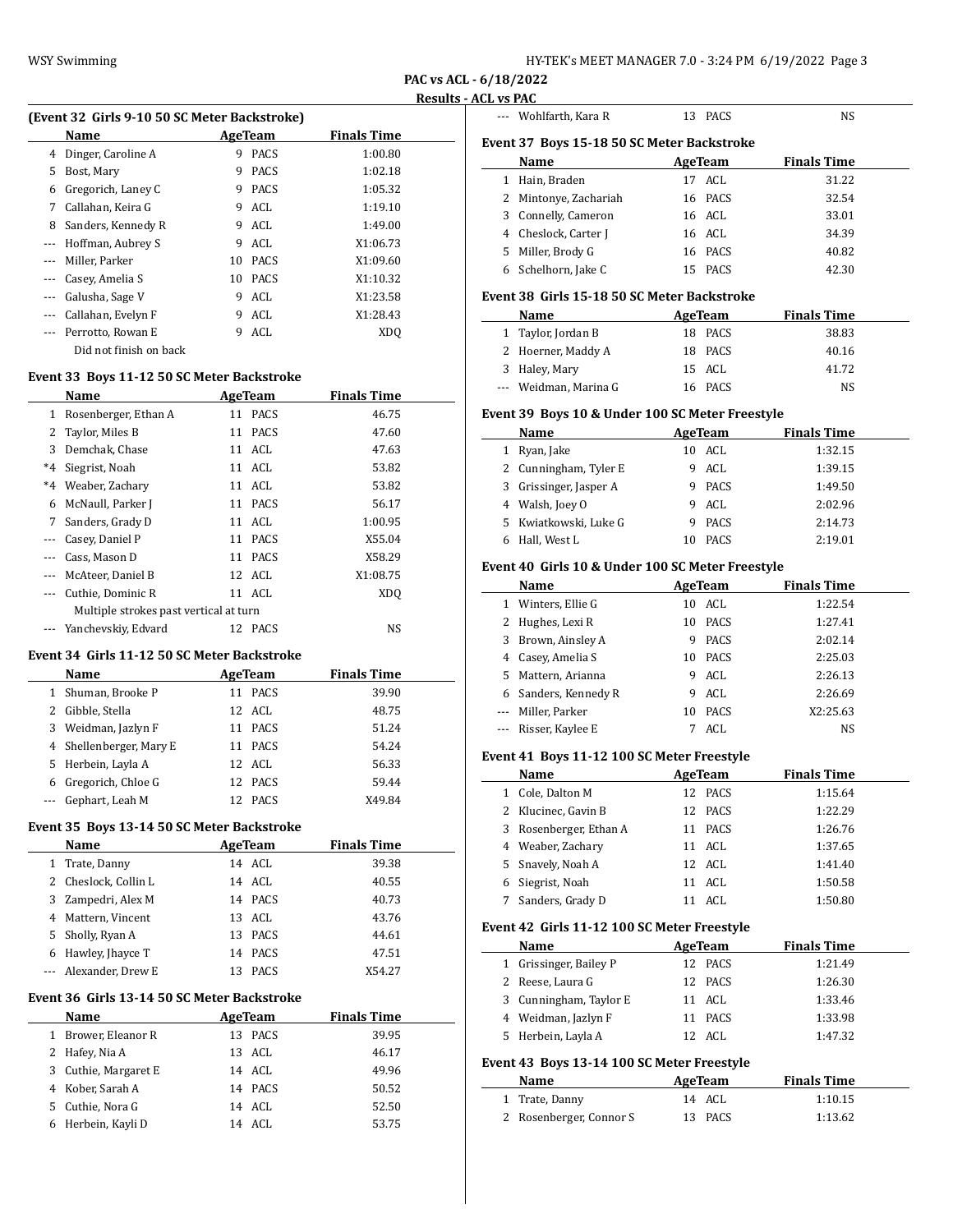**PAC vs ACL - 6/18/2022 Results - ACL vs PAC**

| <b>Finals Time</b> |
|--------------------|
|                    |
| 1:15.57            |
| 1:23.93            |
| 1:29.66            |
|                    |
| <b>Finals Time</b> |
| 1:12.97            |
| 1:13.01            |
| 1:34.50            |
| 1:35.47            |
| 1:47.67            |
| 1:48.42            |
| NS                 |
|                    |
| <b>Finals Time</b> |
| 1:00.24            |
| 1:00.53            |
| 1:05.84            |
| 1:18.68            |
| 1:20.37            |
| 1:23.30            |
| 1:25.90            |
|                    |
| <b>Finals Time</b> |
| 1:11.33            |
| 1:14.41            |
| 1:20.62            |
| DQ                 |
|                    |
|                    |
| <b>Finals Time</b> |
|                    |
| DQ                 |
|                    |
| DQ                 |
|                    |
| NS                 |
|                    |
| <b>Finals Time</b> |
| 32.32              |
| 35.04              |
|                    |
| <b>Finals Time</b> |
| 1:00.58            |
|                    |
| 1:12.19            |
| DQ                 |
| DQ                 |
|                    |
| XDQ                |
|                    |

| Event 50 Girls 9-10 50 SC Meter Breaststroke |                                        |    |             |                    |  |
|----------------------------------------------|----------------------------------------|----|-------------|--------------------|--|
|                                              | Name                                   |    | AgeTeam     | <b>Finals Time</b> |  |
|                                              | Hughes, Lexi R                         | 10 | <b>PACS</b> | 50.69              |  |
| 2                                            | Cole, Tynley M                         | 10 | <b>PACS</b> | 53.34              |  |
| 3                                            | Dinger, Caroline A                     | 9  | <b>PACS</b> | 59.92              |  |
| 4                                            | Trate, Lily                            | 9  | ACL.        | 1:00.11            |  |
|                                              | --- Thomas, Lily V                     | 9  | <b>PACS</b> | X1:09.29           |  |
|                                              | Gregorich, Laney C<br>Alternating Kick | 9  | <b>PACS</b> | XD <sub>0</sub>    |  |
|                                              | Mattern, Arianna<br>Alternating Kick   | 9  | ACL         | D <sub>0</sub>     |  |
|                                              | Bost, Mary<br>Alternating Kick         | 9  | <b>PACS</b> | DO                 |  |

# **Event 51 Boys 11-12 50 SC Meter Breaststroke**

|   | Name                             |    | AgeTeam     | <b>Finals Time</b> |  |
|---|----------------------------------|----|-------------|--------------------|--|
| 1 | Trate, Colin                     |    | 11 ACL      | 52.15              |  |
|   | 2 Demchak, Ethan                 |    | 11 ACL      | 52.76              |  |
| 3 | Taylor, Miles B                  |    | 11 PACS     | 1:09.12            |  |
| 4 | McAteer, Daniel B                |    | 12 ACL      | 1:09.17            |  |
|   | --- McNaull, Parker J            |    | 11 PACS     | DO.                |  |
|   | Scissors kick                    |    |             |                    |  |
|   | --- Casey, Daniel P              | 11 | PACS        | DO.                |  |
|   | Head under for 2 or more strokes |    |             |                    |  |
|   | Cass, Mason D                    | 11 | <b>PACS</b> | XDO                |  |
|   | Downward butterfly kick          |    |             |                    |  |

## **Event 52 Girls 11-12 50 SC Meter Breaststroke**

| Name                    | AgeTeam | <b>Finals Time</b> |
|-------------------------|---------|--------------------|
| 1 Grissinger, Bailey P  | 12 PACS | 46.78              |
| 2 Gibble, Stella        | 12 ACL  | 47.36              |
| 3 Reese, Laura G        | 12 PACS | 48.02              |
| 4 Shellenberger, Mary E | PACS    | 50.09              |

## **Event 53 Boys 13-14 50 SC Meter Breaststroke**

|                                                                  | Name                  | AgeTeam | <b>Finals Time</b> |  |
|------------------------------------------------------------------|-----------------------|---------|--------------------|--|
|                                                                  |                       |         |                    |  |
|                                                                  | 1 Gladysz, Samuel     | 14 ACL  | 37.79              |  |
|                                                                  | 2 Zampedri, Alex M    | 14 PACS | 41.71              |  |
|                                                                  | 3 Hawley, Jhayce T    | 14 PACS | 56.28              |  |
|                                                                  | --- Alexander, Drew E | 13 PACS | DO.                |  |
| Incomplete stroke cycle other than one pull followed by one kick |                       |         |                    |  |

## **Event 54 Girls 13-14 50 SC Meter Breaststroke**

| Name                 | AgeTeam | <b>Finals Time</b> |
|----------------------|---------|--------------------|
| 1 Brelsford, Elise M | 14 PACS | 42.43              |
| 2 Fink, Samantha     | 14 ACL  | 44.64              |
| 3 Brower, Eleanor R  | 13 PACS | 46.57              |
| 4 Hafey, Nia A       | 13 ACL  | 49.16              |

# **Event 55 Boys 15-18 50 SC Meter Breaststroke**

|   | Name                     | AgeTeam |         | <b>Finals Time</b> |
|---|--------------------------|---------|---------|--------------------|
| 1 | Parker, Will             | 17      | ACL     | 31.66              |
|   | 2 Barone, Eleano         |         | 16 PACS | 36.75              |
|   | 3 Connelly, Cameron      |         | 16 ACL  | 36.89              |
|   | 4 Rudy, Jacob            | 17      | ACL     | 37.40              |
|   | 5 Schelhorn, Jake C      |         | 15 PACS | 41.67              |
| 6 | Bost, Jackson            |         | 15 PACS | 55.21              |
|   | --- Wohlfarth, Nikolas S |         | 15 PACS | XD <sub>0</sub>    |
|   | Downward butterfly kick  |         |         |                    |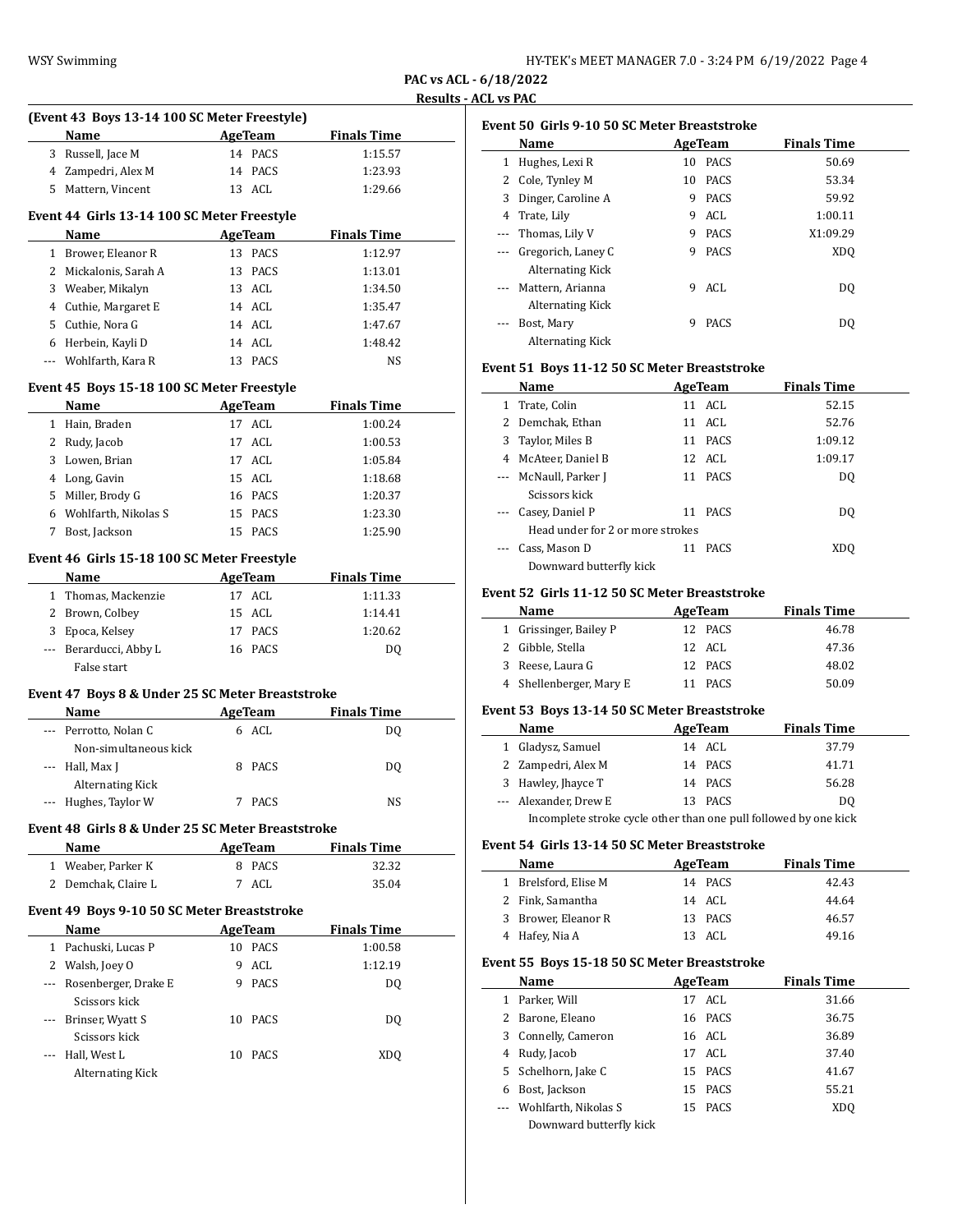| HY-TEK's MEET MANAGER 7.0 - 3:24 PM 6/19/2022 Page 5 |  |  |  |
|------------------------------------------------------|--|--|--|
|------------------------------------------------------|--|--|--|

**PAC vs ACL - 6/18/2022 Results - ACL vs PAC**

|                       | Event 56 Girls 15-18 50 SC Meter Breaststroke  |    |                |                    |
|-----------------------|------------------------------------------------|----|----------------|--------------------|
|                       | Name                                           |    | AgeTeam        | <b>Finals Time</b> |
|                       | 1 Berarducci, Abby L                           |    | 16 PACS        | 41.13              |
|                       | 2 Mitchell, Noryan                             |    | 16 ACL         | 43.23              |
|                       | 3 Thomas, Mackenzie                            |    | 17 ACL         | 44.71              |
|                       | 4 Epoca, Kelsey                                |    | 17 PACS        | 45.05              |
|                       | Event 58 Girls 8 & Under 25 SC Meter Butterfly |    |                |                    |
|                       | Name                                           |    | AgeTeam        | <b>Finals Time</b> |
|                       | 1 Demchak, Claire L                            |    | 7 ACL          | 26.68              |
|                       | 2 Weaber, Parker K                             | 8  | <b>PACS</b>    | 30.00              |
|                       | Event 59 Boys 9-10 50 SC Meter Butterfly       |    |                |                    |
|                       | Name                                           |    | <b>AgeTeam</b> | <b>Finals Time</b> |
|                       | 1 Pachuski, Lucas P                            |    | 10 PACS        | 52.08              |
|                       | 2 Murray, Mark A                               |    | 10 ACL         | 1:00.35            |
|                       | 3 Stern, Gabriel                               |    | 10 PACS        | 1:07.85            |
|                       | --- Cunningham, Tyler E<br>One hand touch      |    | 9 ACL          | DQ                 |
|                       | --- Grissinger, Jasper A                       |    | 9 PACS         | DQ                 |
|                       | One hand touch                                 |    |                |                    |
|                       | Event 60 Girls 9-10 50 SC Meter Butterfly      |    |                |                    |
|                       | Name                                           |    | <b>AgeTeam</b> | <b>Finals Time</b> |
|                       | 1 Hughes, Lexi R                               |    | 10 PACS        | 43.39              |
|                       | 2 Winters, Ellie G                             |    | $10$ ACL       | 43.94              |
|                       | 3 Cole, Tynley M                               |    | 10 PACS        | 49.73              |
|                       | Event 61 Boys 11-12 50 SC Meter Butterfly      |    |                |                    |
|                       | Name                                           |    | <b>AgeTeam</b> | <b>Finals Time</b> |
|                       | 1 Cole, Dalton M                               |    | 12 PACS        | 36.72              |
|                       |                                                |    | 12 PACS        |                    |
|                       |                                                |    |                |                    |
|                       | 2 Klucinec, Gavin B                            |    |                | 43.08              |
|                       | 3 Trate, Colin                                 |    | 11 ACL         | 45.50              |
|                       | 4 Rosenberger, Ethan A                         |    | 11 PACS        | 49.28              |
|                       | 5 McNaull, Parker J                            |    | 11 PACS        | 50.20              |
|                       | 6 Weaber, Zachary                              |    | 11 ACL         | 55.98              |
|                       | 7 Snavely, Noah A                              |    | 12 ACL         | 1:06.85            |
|                       | Yanchevskiy, Edvard                            |    | 12 PACS        | <b>XNS</b>         |
|                       | Event 62 Girls 11-12 50 SC Meter Butterfly     |    |                |                    |
|                       | <u>Name</u>                                    |    | <b>AgeTeam</b> | <b>Finals Time</b> |
| 1                     | Shuman, Brooke P                               | 11 | PACS           | 40.73              |
| 2                     | Cunningham, Taylor E                           | 11 | ACL            | 48.58              |
| 3                     | Weidman, Jazlyn F                              | 11 | PACS           | 52.61              |
| 4                     | Gephart, Leah M                                | 12 | <b>PACS</b>    | 56.24              |
|                       | Event 63 Boys 13-14 50 SC Meter Butterfly      |    |                |                    |
|                       | Name                                           |    | <b>AgeTeam</b> | <b>Finals Time</b> |
| 1                     | Gladysz, Samuel                                |    | 14 ACL         | 29.72              |
| $\mathbf{2}^{\prime}$ | Russell, Jace M                                |    | 14 PACS        | 38.85              |
| 3                     | Rosenberger, Connor S                          | 13 | PACS           | 40.47              |
|                       | Event 64 Girls 13-14 50 SC Meter Butterfly     |    |                |                    |
|                       | Name                                           |    | <b>AgeTeam</b> | <b>Finals Time</b> |
| $\mathbf{1}$          | Mickalonis, Sarah A                            | 13 | PACS           | 36.84              |
| 2                     | Anderson, Annie B                              | 13 | PACS           | 42.26              |
| 3                     | Fink, Samantha                                 | 14 | ACL            | 42.92              |
| 4                     | Weaber, Mikalyn                                | 13 | ACL            | 45.70              |

|     | Event 65 Boys 15-18 50 SC Meter Butterfly             |                     |                           |
|-----|-------------------------------------------------------|---------------------|---------------------------|
|     | Name                                                  | <b>AgeTeam</b>      | <b>Finals Time</b>        |
|     | 1 Parker, Will                                        | 17 ACL              | 28.25                     |
|     | 2 Mintonye, Zachariah                                 | 16 PACS             | 30.09                     |
|     | 3 Hain, Braden                                        | 17 ACL              | 30.42                     |
|     | 4 Lowen, Brian                                        | 17 ACL              | 31.68                     |
|     | 5 Schelhorn, Jake C                                   | 15 PACS             | 33.27                     |
|     | 6 Long, Gavin                                         | 15 ACL              | 43.33                     |
|     | Event 66 Girls 15-18 50 SC Meter Butterfly            |                     |                           |
|     | Name                                                  | <b>AgeTeam</b>      | <b>Finals Time</b>        |
|     | 1 Brown, Colbey                                       | 15 ACL              | 36.45                     |
|     | 2 Haley, Mary                                         | 15 ACL              | 38.33                     |
| 3   | Thomas, Mackenzie                                     | 17 ACL              | 39.20                     |
|     | 4 Hoerner, Maddy A                                    | 18 PACS             | 40.64                     |
| 5   | Taylor, Jordan B                                      | 18 PACS             | 40.87                     |
|     |                                                       |                     |                           |
|     | Event 67 Boys 8 & Under 100 SC Meter Freestyle Relay  |                     |                           |
|     | <b>Team</b>                                           | Relay               | <b>Finals Time</b>        |
|     | 1 ACL                                                 | A                   | 3:55.41                   |
|     | 1) Flasher, Tobyn K 8                                 |                     | 2) Gristick, Easton R 5   |
|     | 3) Perrotto, Nolan C 6                                |                     | 4) Sanders, Everett H 6   |
|     | Event 68 Girls 8 & Under 100 SC Meter Freestyle Relay |                     |                           |
|     | Team                                                  |                     | Relay Finals Time         |
|     | 1 ACL                                                 | A                   | 2:06.28                   |
|     | 1) Risser, Kaylee E 7                                 | 2) Lerch, Ellie G 7 |                           |
|     | 3) Lingle, Annabelle M 7                              |                     | 4) Demchak, Claire L 7    |
|     | 2 ACL                                                 | B                   | 3:18.46                   |
|     | 1) Schade, Emma H 8                                   |                     | 2) Risser, Mackenzie A 5  |
|     | 3) Hoffman, Kassidy K 7                               |                     | 4) Gristick, Emersyn R 7  |
|     | <b>PACS</b>                                           | A                   | 2:11.11                   |
|     | Did not finish                                        |                     |                           |
|     | 1) Stern, Eilah 8                                     |                     | 2) Thomas, Charlotte A 8  |
|     | 3) Ruch, Hadley 8                                     |                     | 4) Weaber, Parker K 8     |
|     | Event 69 Boys 9-10 200 SC Meter Freestyle Relay       |                     |                           |
|     | Team                                                  | <b>Relay</b>        | <b>Finals Time</b>        |
|     | 1 ACL                                                 | A                   | 2:59.72                   |
|     | 1) Ryan, Jake 10                                      |                     | 2) Murray, Mark A 10      |
|     | 3) Walsh, Joey 09                                     |                     | 4) Cunningham, Tyler E 9  |
|     | 2 PACS                                                | A                   | 3:13.90                   |
|     | 1) Stern, Gabriel 10                                  |                     | 2) Grissinger, Jasper A 9 |
|     | 3) Rosenberger, Drake E 9                             |                     | 4) Pachuski, Lucas P 10   |
| 3   | ACL                                                   | B                   | 5:17.76                   |
|     | 1) Flasher, Jensen W 9                                |                     | 2) Frankhouser, Lucas 9   |
|     | 3) Hoffman, Mason J 10                                |                     | 4) Murray, Kendrick A 9   |
| --- | PACS                                                  | B                   | DQ                        |
|     | 1) Brinser, Wyatt S 10                                | 2) Hall, West L 10  |                           |
|     | 3) Hughes, Taylor W 7                                 |                     | 4) Kwiatkowski, Luke G 9  |
|     | Event 70 Girls 9-10 200 SC Meter Freestyle Relay      |                     |                           |
|     | Team                                                  | <b>Relay</b>        | <b>Finals Time</b>        |
| 1   | PACS                                                  | A                   | 2:59.94                   |
|     | 1) Hughes, Lexi R 10                                  |                     | 2) Thomas, Lily V 9       |
|     | 3) Brown, Ainsley A 9                                 |                     | 4) Cole, Tynley M 10      |

2 ACL A 3:54.39 1) Trate, Lily 9 2) Hoffman, Aubrey S 9 3) Sanders, Kennedy R 9 4) Mattern, Arianna 9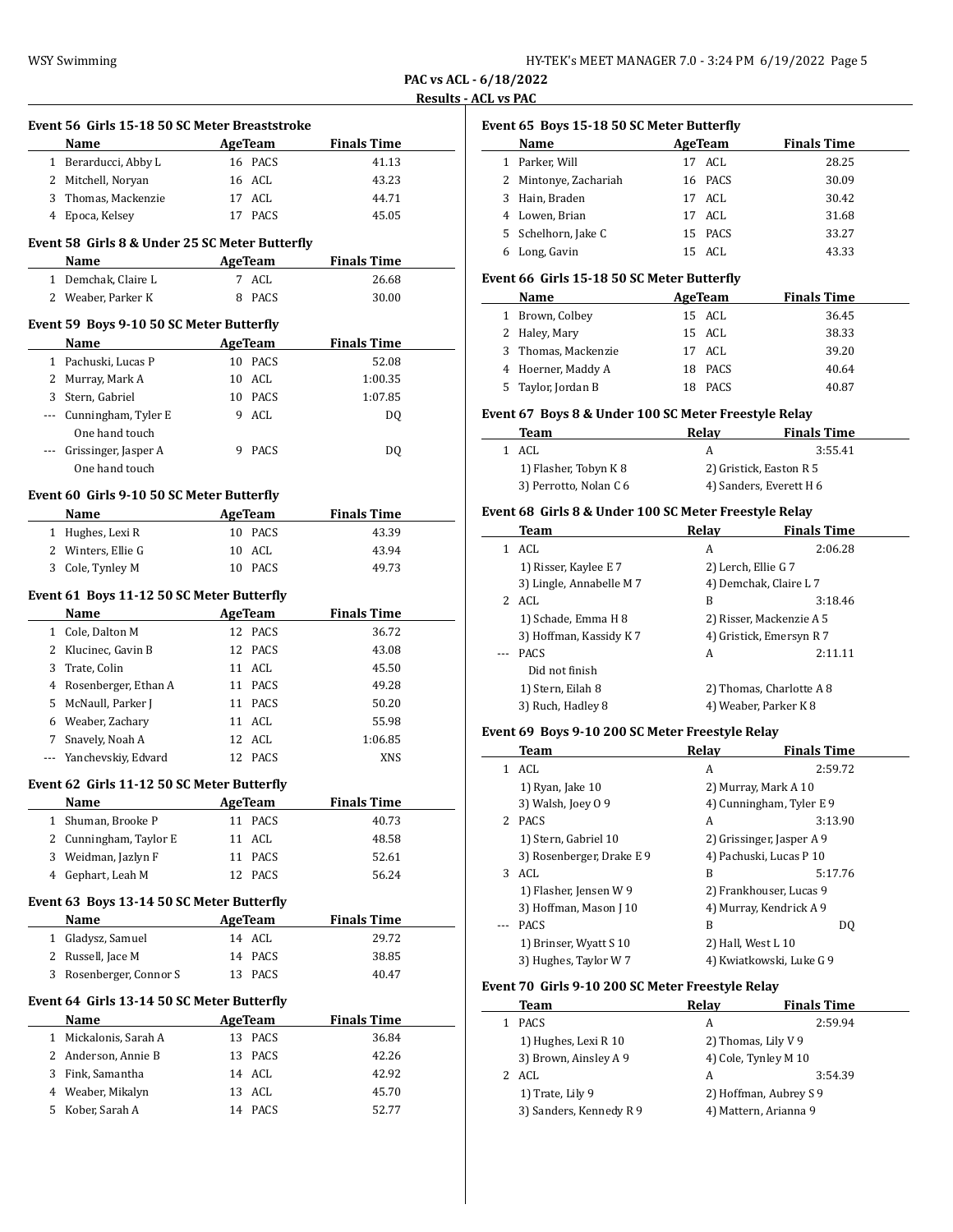**PAC vs ACL - 6/18/2022**

 $\sim$ 

 $\overline{\phantom{a}}$ 

# **Results - ACL vs PAC**

| (Event 70 Girls 9-10 200 SC Meter Freestyle Relay) |        |       |                    |
|----------------------------------------------------|--------|-------|--------------------|
|                                                    | Team   | Relay | <b>Finals Time</b> |
|                                                    | 3 PACS | R     | 3:56.36            |

|                      | 1) Casey, Amelia S 10  | 2) Gregorich, Laney C 9 |         |
|----------------------|------------------------|-------------------------|---------|
| 3) Miller, Parker 10 |                        | 4) Dinger, Caroline A 9 |         |
|                      | ACL                    | B                       | 5:20.89 |
|                      | 1) Perrotto, Rowan E 9 | 2) Callahan, Evelyn F 9 |         |
|                      | 3) Callahan, Keira G 9 | 4) Galusha, Sage V 9    |         |

#### **Event 71 Boys 11-12 200 SC Meter Freestyle Relay**

|    | Team                      | Relav | <b>Finals Time</b>         |
|----|---------------------------|-------|----------------------------|
| 1. | <b>PACS</b>               | A     | 2:35.29                    |
|    | 1) Klucinec, Gavin B 12   |       | 2) Rosenberger, Ethan A 11 |
|    | 3) McNaull, Parker J 11   |       | 4) Cole, Dalton M 12       |
|    | 2 ACL                     | B     | 3:14.55                    |
|    | 1) Cuthie, Dominic R 11   |       | 2) Siegrist, Noah 11       |
|    | 3) Sanders, Grady D 11    |       | 4) McAteer, Daniel B 12    |
|    | ACL.                      | A     | DO                         |
|    | Early take-off swimmer #3 |       |                            |
|    | 1) Trate, Colin 11        |       | 2) Demchak, Chase 11       |
|    | 3) Demchak, Ethan 11      |       | 4) Weaber, Zachary 11      |
|    | <b>PACS</b>               | B     | DO.                        |
|    | 1) Casey, Daniel P 11     |       | 2) Cass, Mason D 11        |
|    | 3) Yanchevskiy, Edvard 12 |       | 4) Taylor, Miles B 11      |

# **Event 72 Girls 11-12 200 SC Meter Freestyle Relay**

| Team                       |                            | Relav | <b>Finals Time</b>          |
|----------------------------|----------------------------|-------|-----------------------------|
| <b>PACS</b>                |                            | A     | 2:38.99                     |
| 1) Grissinger, Bailey P 12 |                            |       | 2) Reese, Laura G 12        |
| 3) Weidman, Jazlyn F 11    |                            |       | 4) Shuman, Brooke P 11      |
| ACL                        |                            | A     | 2:45.91                     |
|                            | 1) Cunningham, Taylor E 11 |       | 2) Gibble, Stella 12        |
| 3) Herbein, Layla A 12     |                            |       | 4) Winters, Ellie G 10      |
| <b>PACS</b><br>3           |                            | B     | 3:06.63                     |
| 1) Gephart, Leah M 12      |                            |       | 2) Gregorich, Chloe G 12    |
| 3) Bost, Mary 9            |                            |       | 4) Shellenberger, Mary E 11 |

## **Event 73 Boys 13-14 200 SC Meter Freestyle Relay**

|   | Team                   | Relay                  | <b>Finals Time</b>          |
|---|------------------------|------------------------|-----------------------------|
|   | <b>PACS</b>            | А                      | 2:14.06                     |
|   | 1) Russell, Jace M 14  | 2) Hawley, Jhayce T 14 |                             |
|   | 3) Zampedri, Alex M 14 |                        | 4) Rosenberger, Connor S 13 |
| 2 | ACL                    | A                      | 2:15.11                     |
|   | 1) Trate, Danny 14     |                        | 2) Snavely, Noah A 12       |
|   | 3) Gladysz, Samuel 14  |                        | 4) Mattern, Vincent 13      |

#### **Event 74 Girls 13-14 200 SC Meter Freestyle Relay**

| Team                      | Relay                  | <b>Finals Time</b>       |
|---------------------------|------------------------|--------------------------|
| <b>PACS</b>               | А                      | 2:16.08                  |
| 1) Brower, Eleanor R 13   |                        | 2) Kober, Sarah A 14     |
| 3) Mickalonis, Sarah A 13 |                        | 4) Brelsford, Elise M 14 |
| ACL                       | А                      | 2:34.86                  |
| 1) Fink, Samantha 14      |                        | 2) Hafey, Nia A 13       |
| 3) Weaber, Mikalyn 13     | 4) Herbein, Kayli D 14 |                          |

## **Event 75 Boys 15 & Over 200 SC Meter Freestyle Relay**

| Team               | Relav              | <b>Finals Time</b> |
|--------------------|--------------------|--------------------|
| ACL<br>1.          |                    | 1:49.12            |
| 1) Hain, Braden 17 | 2) Parker, Will 17 |                    |
| 3) Rudy, Jacob 17  | 4) Lowen, Brian 17 |                    |

| 2 PACS                |                           | 2:01.20 |
|-----------------------|---------------------------|---------|
| 1) Barone, Eleano 16  | 2) Schelhorn, Jake C 15   |         |
| 3) Miller, Brody G 16 | 4) Mintonye, Zachariah 16 |         |

## **Event 76 Girls 15 & Over 200 SC Meter Freestyle Relay**

| Team                   | Relav | <b>Finals Time</b>       |
|------------------------|-------|--------------------------|
| ACL                    | А     | 2:14.90                  |
| 1) Haley, Mary 15      |       | 2) Mitchell, Norvan 16   |
| 3) Brown, Colbey 15    |       | 4) Thomas, Mackenzie 17  |
| 2 PACS                 | A     | 2:15.01                  |
| 1) Hoerner, Maddy A 18 |       | 2) Weidman, Marina G 16  |
| 3) Epoca, Kelsey 17    |       | 4) Berarducci, Abby L 16 |

#### **Event 77 Mixed 11-12 200 SC Meter Medley Relay**

|    | Team                        | Relav | <b>Finals Time</b>           |
|----|-----------------------------|-------|------------------------------|
| 1. | <b>PACS</b>                 | A     | 2:39.50                      |
|    | 1) Shuman, Brooke P W11     |       | 2) Grissinger, Bailey P W12  |
|    | 3) Cole, Dalton M M12       |       | 4) Klucinec, Gavin B M12     |
| 2  | <b>PACS</b>                 | B     | 2:53.29                      |
|    | 1) Reese, Laura G W12       |       | 2) Shellenberger, Mary E W11 |
|    | 3) Rosenberger, Ethan A M11 |       | 4) McNaull, Parker J M11     |
| 3  | ACL                         | A     | 3:04.85                      |
|    | 1) Trate, Colin M11         |       | 2) Weaber, Zachary M11       |
|    | 3) Gibble, Stella W12       |       | 4) Cunningham, Taylor E W11  |
| 4  | <b>PACS</b>                 | C     | 3:13.47                      |
|    | 1) Gephart, Leah M W12      |       | 2) Taylor, Miles B M11       |
|    | 3) Weidman, Jazlyn F W11    |       | 4) Casey, Daniel P M11       |

#### **Event 78 Mixed 13-14 200 SC Meter Medley Relay**

|   | Team                       | Relav | <b>Finals Time</b>           |
|---|----------------------------|-------|------------------------------|
| 1 | <b>PACS</b>                | A     | 2:32.95                      |
|   | 1) Mickalonis, Sarah A W13 |       | 2) Brelsford, Elise M W14    |
|   | 3) Sholly, Ryan A M13      |       | 4) Rosenberger, Connor S M13 |
| 2 | <b>PACS</b>                | B     | 2:35.67                      |
|   | 1) Brower, Eleanor R W13   |       | 2) Zampedri, Alex M M14      |
|   | 3) Russell, Jace M M14     |       | 4) Anderson, Annie B W13     |
| 3 | ACL.                       | A     | 2:40.91                      |
|   | 1) Trate, Danny M14        |       | 2) Cuthie, Margaret E W14    |
|   | 3) Cuthie, Nora G W14      |       | 4) Gladysz, Samuel M14       |
| 4 | <b>PACS</b>                | C     | 3:14.15                      |
|   | 1) Hawley, Jhayce T M14    |       | 2) Alexander, Drew E M13     |
|   | 3) Kober, Sarah A W14      |       | 4) Gregorich, Chloe G W12    |

#### **Event 79 Mixed 15-18 200 SC Meter Medley Relay**

|    | Team                       | Relav | <b>Finals Time</b>        |
|----|----------------------------|-------|---------------------------|
| 1. | <b>PACS</b>                | A     | 2:14.48                   |
|    | 1) Taylor, Jordan B W18    |       | 2) Barone, Eleano M16     |
|    | 3) Mintonye, Zachariah M16 |       | 4) Berarducci, Abby L W16 |
| 2. | <b>PACS</b>                | B     | 2:28.03                   |
|    | 1) Weidman, Marina G W16   |       | 2) Miller, Brody G M16    |
|    | 3) Schelhorn, Jake C M15   |       | 4) Epoca, Kelsey W17      |
| 3  | ACL.                       | B     | 2:28.30                   |
|    | 1) Brown, Colbey W15       |       | 2) Haley, Mary W15        |
|    | 3) Rudy, Jacob M17         |       | 4) Hain, Braden M17       |
| 4  | ACL.                       | A     | 2:33.07                   |
|    | 1) Connelly, Cameron M16   |       | 2) Long, Gavin M15        |
|    | 3) Mitchell, Norvan W16    |       | 4) Fink, Samantha W14     |
|    |                            |       |                           |

# **Combined Team Scores**

Combined Team Scores - Through Event 82